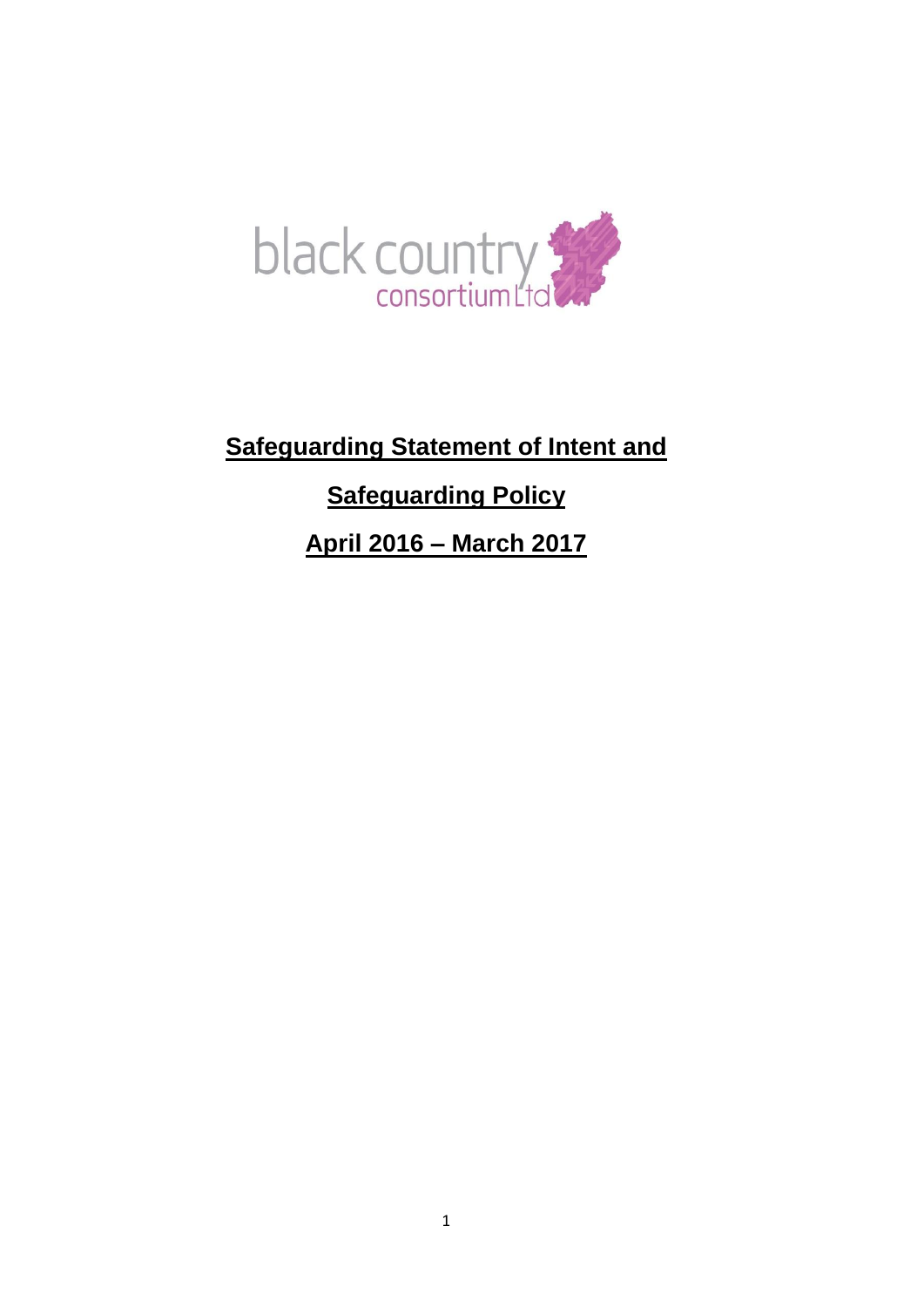## **Contents**

| <b>Control Sheet</b>                                | Page 3       |
|-----------------------------------------------------|--------------|
| <b>Statement of intent</b>                          | Page 4       |
| <b>Safeguarding Policy</b>                          |              |
| Introduction                                        | Page 5       |
| Definition                                          | Page 5       |
| <b>Legal Framework</b>                              | Page 6       |
| Roles & Responsibilities                            | Page 6-8     |
| Safe Recruitment & Continuing Employment of         | Page 8       |
| <b>Team Members</b>                                 |              |
| Training                                            | Page 9       |
| Reporting                                           | Page 9       |
| <b>Record Keeping</b>                               | Page 9       |
| <b>Policy Review</b>                                | Page 9       |
| Safeguarding Implementation Plan                    | Page 10 - 12 |
| Sport & Physical Activity: Strategic                | Page 13      |
| Economic Framework                                  |              |
| Place, Business & People                            | Page 14      |
| The Role of Black Country Consortium                | Page 15      |
| Safeguarding and Child Protection                   | Page 15      |
| Update from 2015                                    | Page 15-16   |
| The Self-Assessment Tool and Implementation<br>Plan | Page 17-22   |
| Implementation Plan - Key Task List                 | Page 23-34   |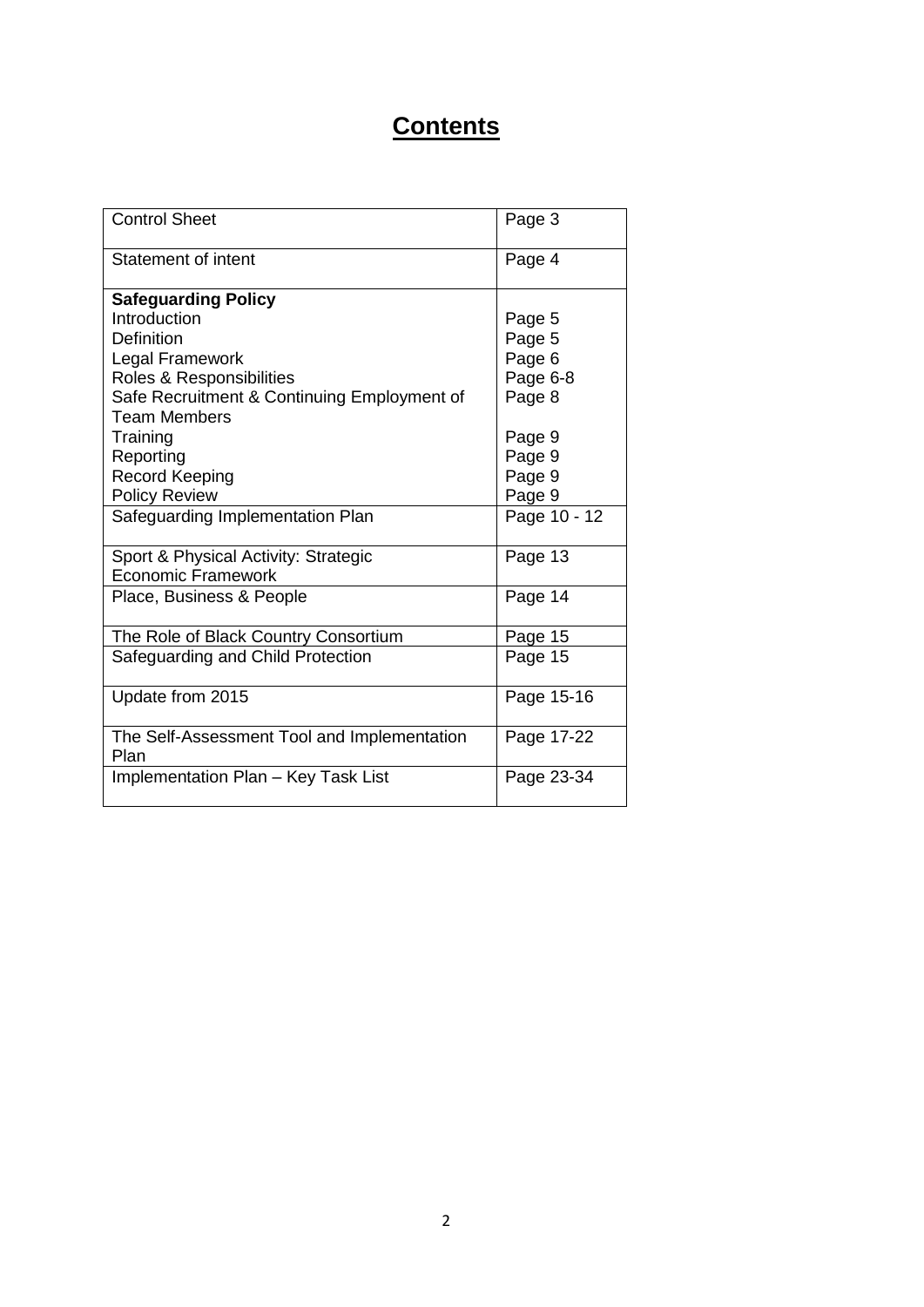# **Control Sheet**

## **Approvals**

| <b>Black Country BeActive Sports Board</b> | 3/09/15  |
|--------------------------------------------|----------|
| <b>Audit Committee</b>                     | 19/10/15 |
| <b>Black Country Consortium Directors</b>  | 19/10/15 |

## **Next Scheduled Review Dates**

| Review Date     | <b>Decision</b> |
|-----------------|-----------------|
| March 31st 2016 |                 |
| March 31st 2017 |                 |
| March 31st 2018 |                 |

## **Designated Lead Officer**

James Connolly – Economic Development Coordinator

## **Deputy Designated Lead Officer and Corporate Policy Development Officer** Caroline Russell – HR Manager

## **Key Compliance Dates**

| Disclosure and Barring Service Checks (DBS) Every 3 years |                                        |
|-----------------------------------------------------------|----------------------------------------|
| Team member training                                      | Annual review                          |
| HR Manager Training                                       | <b>Bi-Annual Review</b>                |
| Safeguarding Lead Training                                | Continuous learning with annual review |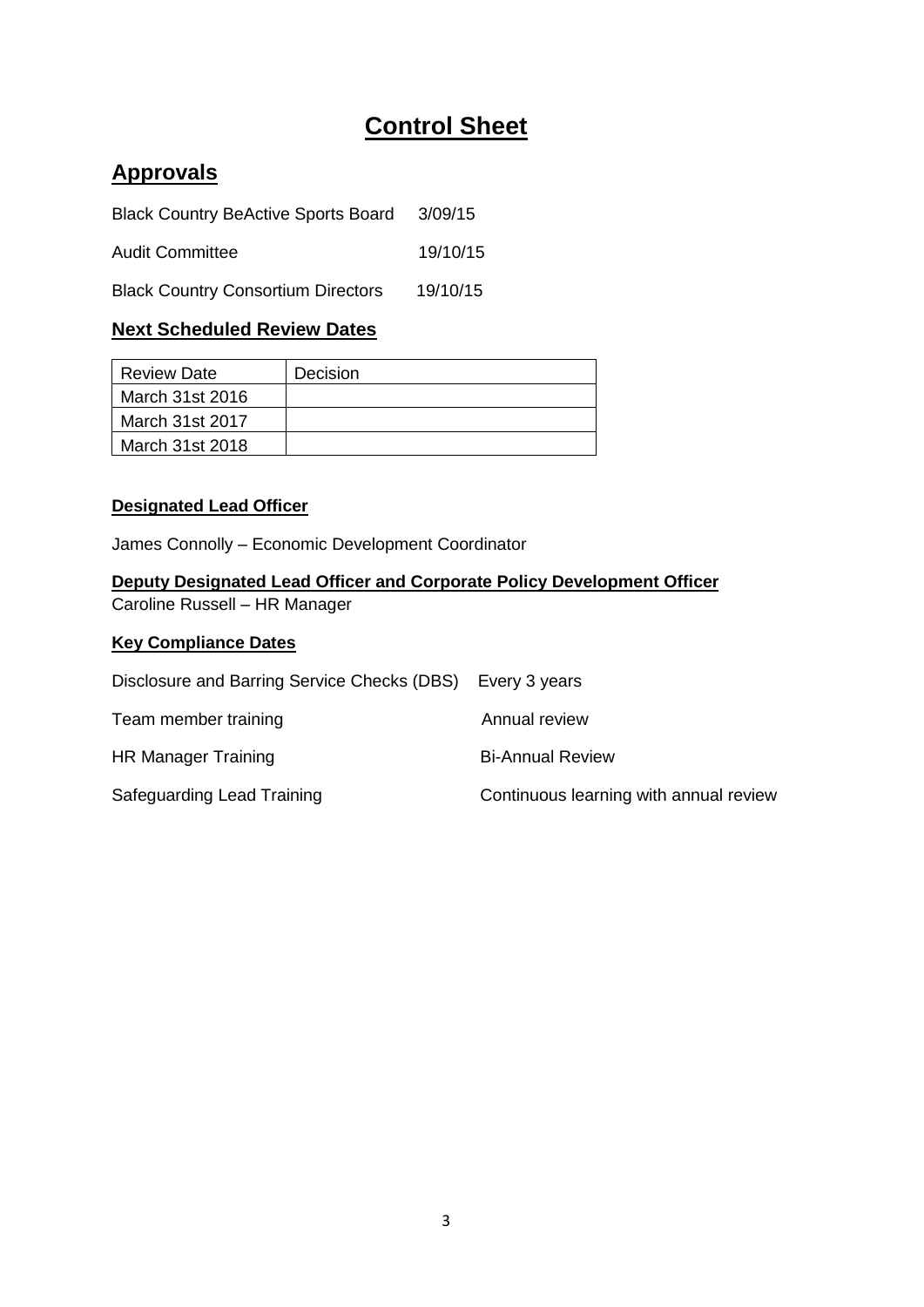#### **Safeguarding Policy**

#### **Statement of Intent**

Black Country Consortium Ltd (BCC Ltd) is committed to safeguarding and promoting the welfare, both physical and emotional, of every child and adult at risk, who participates in activities either directly organised by BCC Ltd or through a third party working collaboratively with us.

This Policy sets out a clear and consistent framework for delivering this commitment, in line with safeguarding legislation and statutory guidance and applies to all team members, paid or voluntary and all board members.

It will be achieved by:

- Promoting and prioritising the safety and wellbeing of children and adults at risk with all BCC Ltd team members and those third party organisations who work directly on our behalf with children and adults at risk.
- Adopting safe recruitment procedures for paid and non-paid team members that help deter, reject or identify people who might pose a risk or inappropriate influence to children or adults at risk.
- Ensuring that all existing and new team members understand their roles and responsibilities under safeguarding legislation and statutory guidance, to be alert to signs of abuse or maltreatment and refer concerns to the designated safeguarding lead using the agreed procedures.
- Ensuring that the organisations that work on our behalf ensure that through their operations, policies and procedures, they commit to protecting children or adults at risk from harm
- Ensuring all children, young people, adults at risk, parents and carers are informed of the policy and procedures as appropriate.
- Ensuring the Safeguarding Policy and its application is overseen through corporate governance arrangements including the Board of Directors, BeActive Board and Audit Committee.

The designated leads for safeguarding at Black Country Consortium will take all concerns and allegations of abuse seriously and will escalate these by referring to the independent Local Authority Designated Adult Social Care Manager (DASM) or Designated Officer (DO) for allegations against staff and volunteers. In emergencies, this obligation may extend to contacting the Police.

The safeguarding policy and supporting procedures will be widely promoted and mandatory for all team members at Black Country Consortium Ltd. Failure to comply with the safeguarding policy and procedures will be addressed without delay and dismissal/exclusion from the organisation may be the result.

Signed by: Date:

(Savah Middletan

January 2016

Sarah Middleton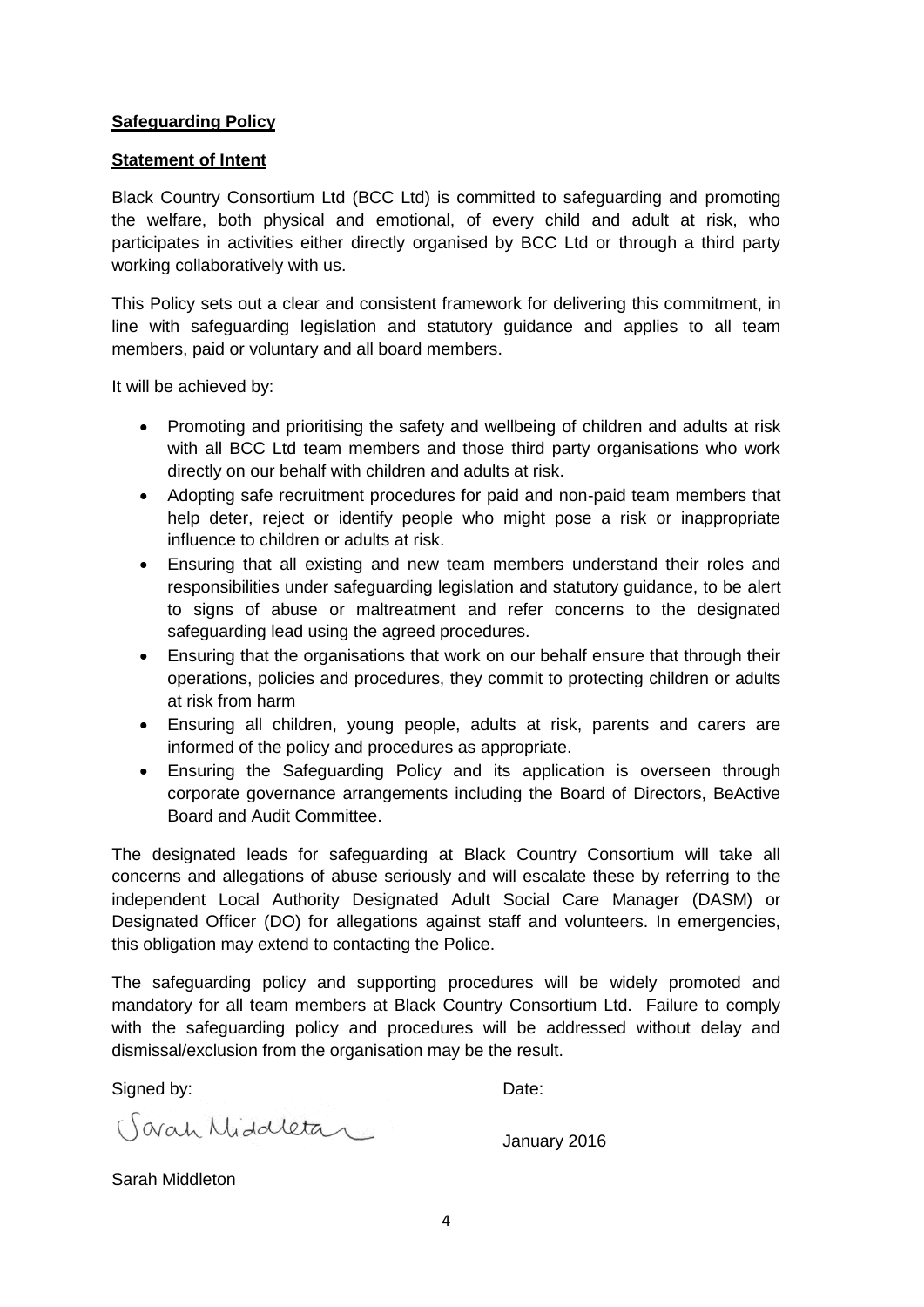## **Safeguarding Policy**

## **1. Introduction**

- 1.1 Black Country Consortium Ltd is a small, multi-disciplined team of professionals working to promote economic prosperity, health and well-being in the Black Country. We work on behalf of the four local authorities and the Black Country Local Enterprise Partnership, to support the delivery of the vision and objectives in the Black Country Strategic Economic Plan.
- 1.2 Black Country Consortium Ltd is the accountable body for the Black Country BeActive Partnership, one of the 45 networks of its kind across the country. In this role, we provide strategic leadership for sport in the Black Country, co-ordinating the programme of activities that promotes the economic and social benefits of sport. We are principally a business to business organisation. In sport, investing in and holding others to account for their delivery. We value our commitment to improve and maintain our NSPCC/Sport England Safeguarding Advanced Standard.

### **2. Definition**

- 2.1 For the purposes of this Policy, Black Country Consortium Ltd will define safeguarding as: the term that describes the function of protecting adults at risk and children from abuse and neglect whilst participating in activity provided by Black Country Consortium Ltd or a third party organisation working in collaboration with us. This includes protecting children and adults at risk who may be at risk of abuse or neglect, due to the actions (or lack of actions) of another person or in some circumstances, themselves.
- 2.2 This policy should be read in conjunction with:
	- the Safeguarding of Vulnerable Groups Act 2006.
	- the Black Country Consortium Ltd Safeguarding Manual 2015.
	- the Team Member Handbook of Safeguarding Definitions.
	- the Black Country Consortium Ltd Team Member Code of Conduct.
	- the in-year Safeguarding Implementation Plan.
	- the Black Country Consortium Ltd Social Media Policy 2015.
	- NSPCC/Sport England Safeguarding Children and Vulnerable Adults Advanced Safeguarding Standard.
- 2.3 This policy recognises that the welfare and interests of children and adults at risk are paramount in all circumstances.
- 2.4 This policy aims to ensure that regardless of age, gender, religion or beliefs, ethnicity, disability, sexual orientation or socioeconomic background, all children and adults at risk, are protected from abuse whilst participating in activities either directly organised by BCC Ltd or through a third party working collaboratively with us.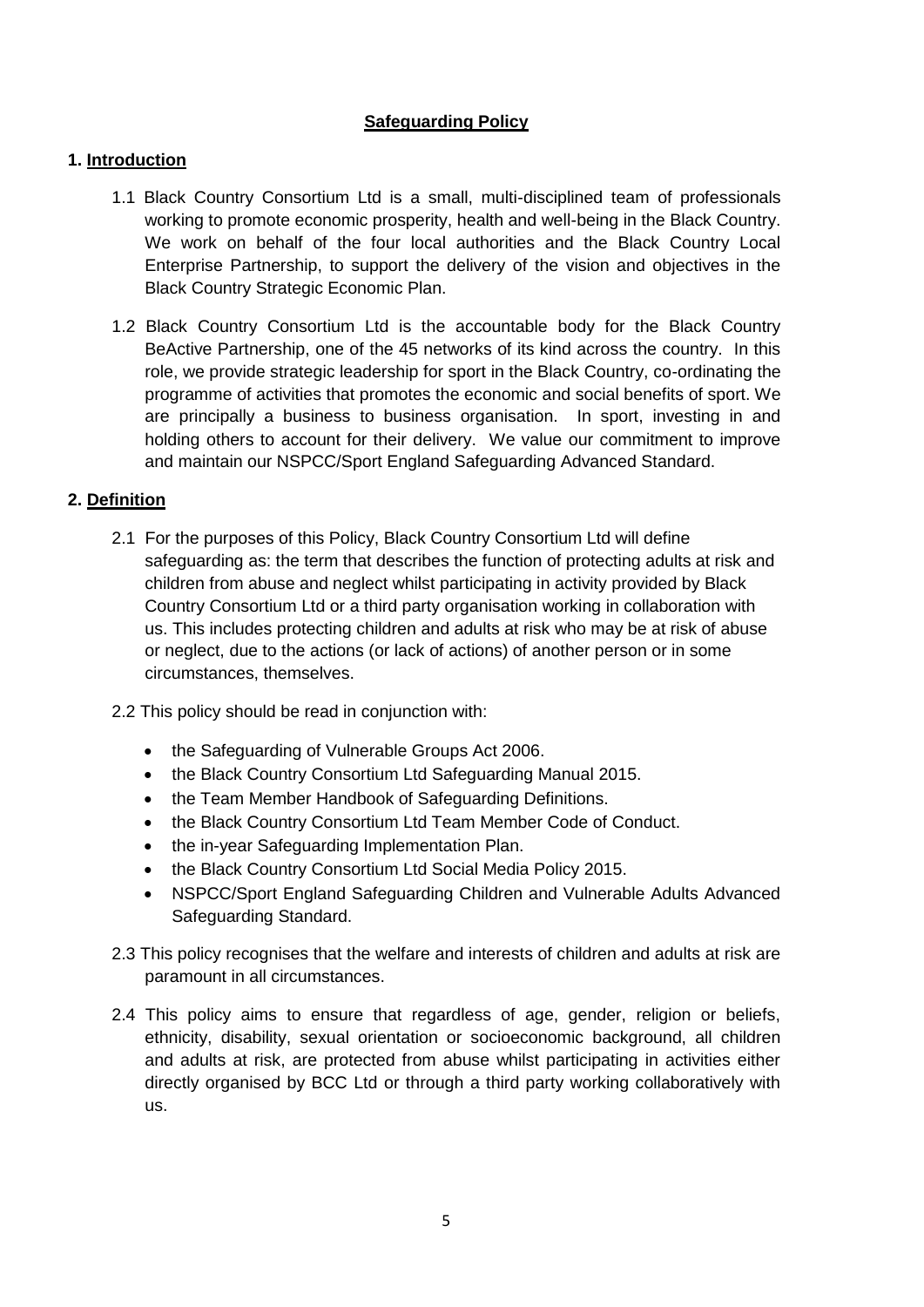#### **3. Legal Framework**

- 3.1 This policy will have consideration for and be in compliance with the following legislation and statutory guidance:
	- Safeguarding of Vulnerable Groups Act 2006.
	- Children's Act 1989.
	- Working together to Safeguard Children 2015.
	- Keeping Children Safe in Education 2014.
	- Safeguarding children and young people from sexual exploitation Supplementary guidance
	- Equality Act 2010.
	- The Mental Capacity Act 2005
	- Office of the Public Guardian Safeguarding Policy May 2013
	- PREVENT Strategy 2011 Extremism and Radicalisation

### **4. Roles and Responsibilities**

#### 4.1 **Black Country Consortium Ltd Directors have a duty to**:

- 4.1.1 Ensure that Black Country Consortium Ltd complies with its duties under the above safeguarding legislation.
- 4.1.2 Ensure that the policies, procedures and training in Black Country Consortium Ltd are effective and comply with the law at all times.
- 4.1.3 Ensure that the company contributes to inter-agency working in line with the statutory guidance *'Working Together to Safeguard Children 2015'*.
- 4.1.4 Ensure that the company safeguarding arrangements take into account the procedures and practice of the local authority as part of the inter-agency safeguarding procedures established by the Local Safeguarding Children Board (LSCB).
- 4.1.5 Ensure that there is an effective Child and Adult at Risk Protection Policy in place together with a Staff Code of Conduct.
- 4.1.6 Ensure robust and safe recruitment procedures are in place for paid and nonpaid team members that help deter, reject or identify people who might pose a risk to children or adults at risk.
- 4.1.7 Ensure that there are procedures in place to handle allegations, including processes of investigation, against members of staff, third party deliverers or volunteers.
- 4.1.8 Ensure that there are procedures in place to handle suspicions, allegations or disclosures of safeguarding issues.
- 4.1.9 Ensure that there are procedures in place to make a referral to the Disclosure and Barring Service (DBS) for recruitment, maintenance of DBS checks when team members stay in post beyond three years and if a person in regulated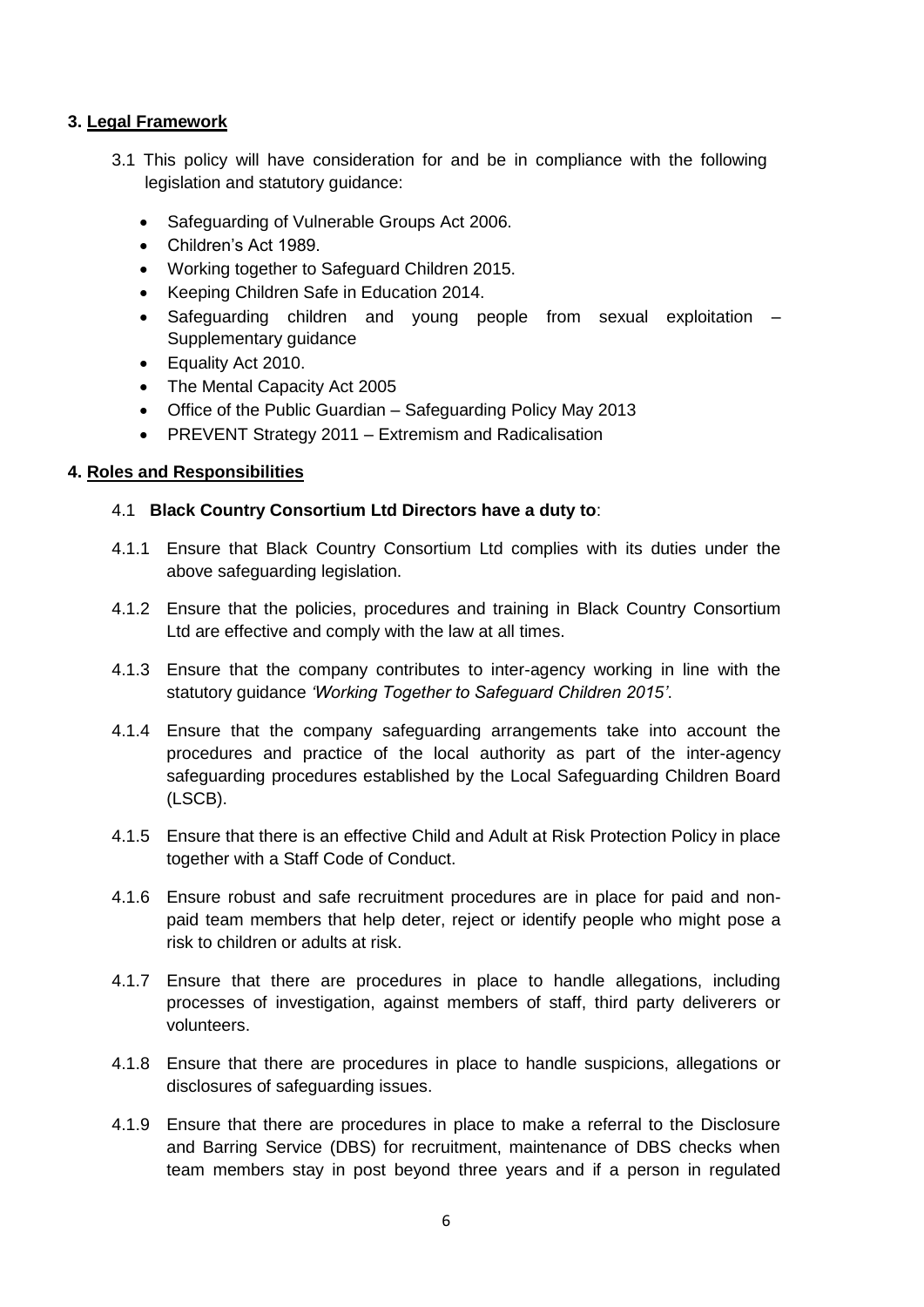activity has been dismissed or removed due to safeguarding concerns, or would have been had they not resigned. This is a legal duty.

- 4.1.10 Ensure that team members have the skills, knowledge and understanding necessary to keep children safe.
- 4.1.11 Ensure a Safeguarding Board Member is appointed as part of our governance structure where safeguarding is identified as relevant and pertinent.
- 4.1.12 Ensure that third party deliverers understand and accept their contractual responsibility to prioritise the safety and wellbeing of children and young people in their care.
- 4.1.13 Ensure that robust Health and Safety and Safeguarding Risk Assessment procedures are in place.

#### 4.2 **The Chief Executive has a duty to**:

- 4.2.1 To ensure appropriate standards and that public trust is maintained in respect of work undertaken by the Black Country Consortium regarding safeguarding.
- 4.2.2 Ensure that the policies and procedures adopted by Directors are kept up to date and followed by all team members.
- 4.2.3 Ensure that third party Deliverers enter into a formal contract for safeguarding which is monitored regularly, ensuring they are aware of their duties and responsibilities for the protection of children and adults at risk and that action is taken in the event of contractual breach.
- 4.2.4 Ensure that the Health and Safety and Safeguarding Risk Assessment procedures are utilised at every children and adult at risk event.

#### 4.3 **The BCC Ltd designated leads for Safeguarding have a duty to:**

- 4.3.1 Ensure all cases of suspected neglect and abuse are escalated and reported to the local authority Designated Officer (DO), Designated Adult Social Care Manager (DASM) and the police in cases where a crime may have been committed or a person may be in imminent danger of harm.
- 4.3.2 Inform the Chief Executive of any safeguarding issues.
- 4.3.3 Act as a source of support, advice and expertise to staff members on matters of safeguarding and when deciding what action to take in the event of an allegation being made.
- 4.3.4 Ensure that all staff members have read and understood their responsibilities regarding Health and Safety and Safeguarding Risk Assessment procedures for events and activities
- 4.3.5 Keep detailed, accurate and secure records of concerns and referrals and comprehensive Risk, Assumptions, Issues and Dependencies Logs (RAID).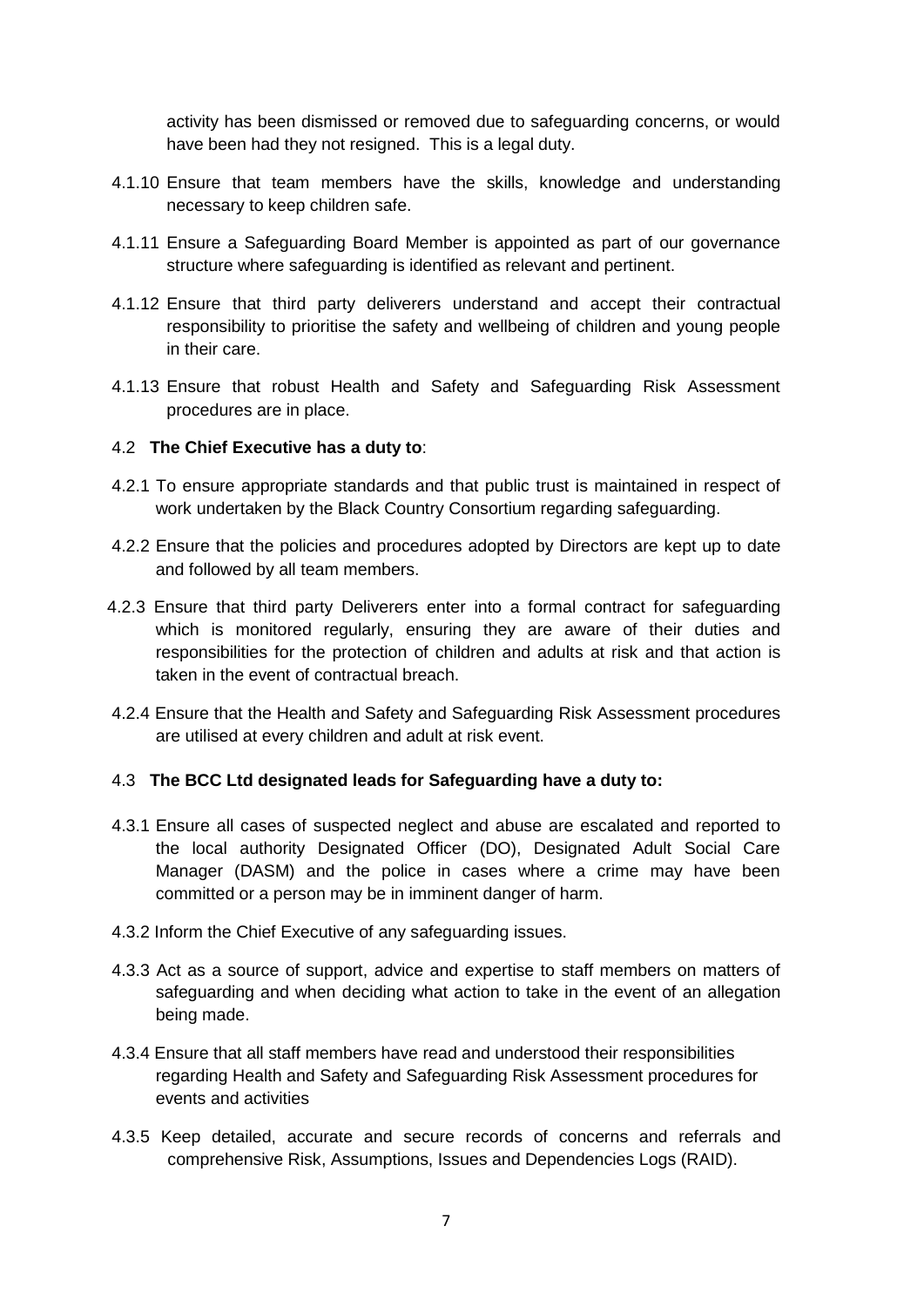- 4.3.6 Obtain access to resources and attend any relevant or refresher training courses.
- 4.3.7 Ensure that the Safeguarding Policy is reviewed in accordance with the timescales outlined in paragraph 9.1 and the procedures manual is updated and reviewed regularly.
- 4.3.8 To create appropriate signposting and guidance materials for organisations who wish to review their current safeguarding policy and procedures.
- 4.3.9 Ensure the Safeguarding Policy is available publically and parents, third party deliverers, volunteers are aware that referrals regarding suspected abuse or neglect must be made and the role Black Country Consortium Ltd has in this. BCC Ltd will escalate a referral where necessary.
- 4.3.10To ensure a programme of training, information and guidance on Safeguarding is available to contractors and  $3<sup>rd</sup>$  party deliverers.

#### 4.4 **All other team members have a duty to**:

- 4.4.1 Comply with the Safeguarding Policy and Procedures at all times.
- 4.4.2 Attend all Safeguarding training as prescribed.
- 4.4.3 To declare any Safeguarding concerns to the designated lead officer for safeguarding at the Black Country Consortium and/or the DO/DASM of the Local Authority.
- 4.4.4 Have a duty to escalate any safeguarding concerns to the BCC Designated Safeguarding Officer and/or DO/DASM is insufficient action has been taken by others.
- 4.4.5 Ensure contractual arrangements are in place with accompanying obligations and procedures and monitored where the team member is either a Senior Responsible Officer or Contracting Officer as defined by the corporate Contract Management Policy and Procedures.
- 4.4.6 Ensure that the Health and Safety and Safeguarding Risk Assessment procedures are utilised at every children and adult at risk event.

#### **5.0 Safe Recruitment and Continuing Employment of Team Members**

- 5.1 All reasonable steps will be taken to ensure those who might pose a risk to children and adults at risk are identified, deterred and rejected, including risks related to connected persons.
- 5.2 The HR Manager will be responsible for ensuring compliance with the Safeguarding Recruitment, Employment and Deployment of Staff and Volunteers procedures found in the procedure manual.
- 5.3 Failure to comply with the safeguarding policy and procedures will be addressed without delay and dismissal/exclusion from the organisation may be the result.